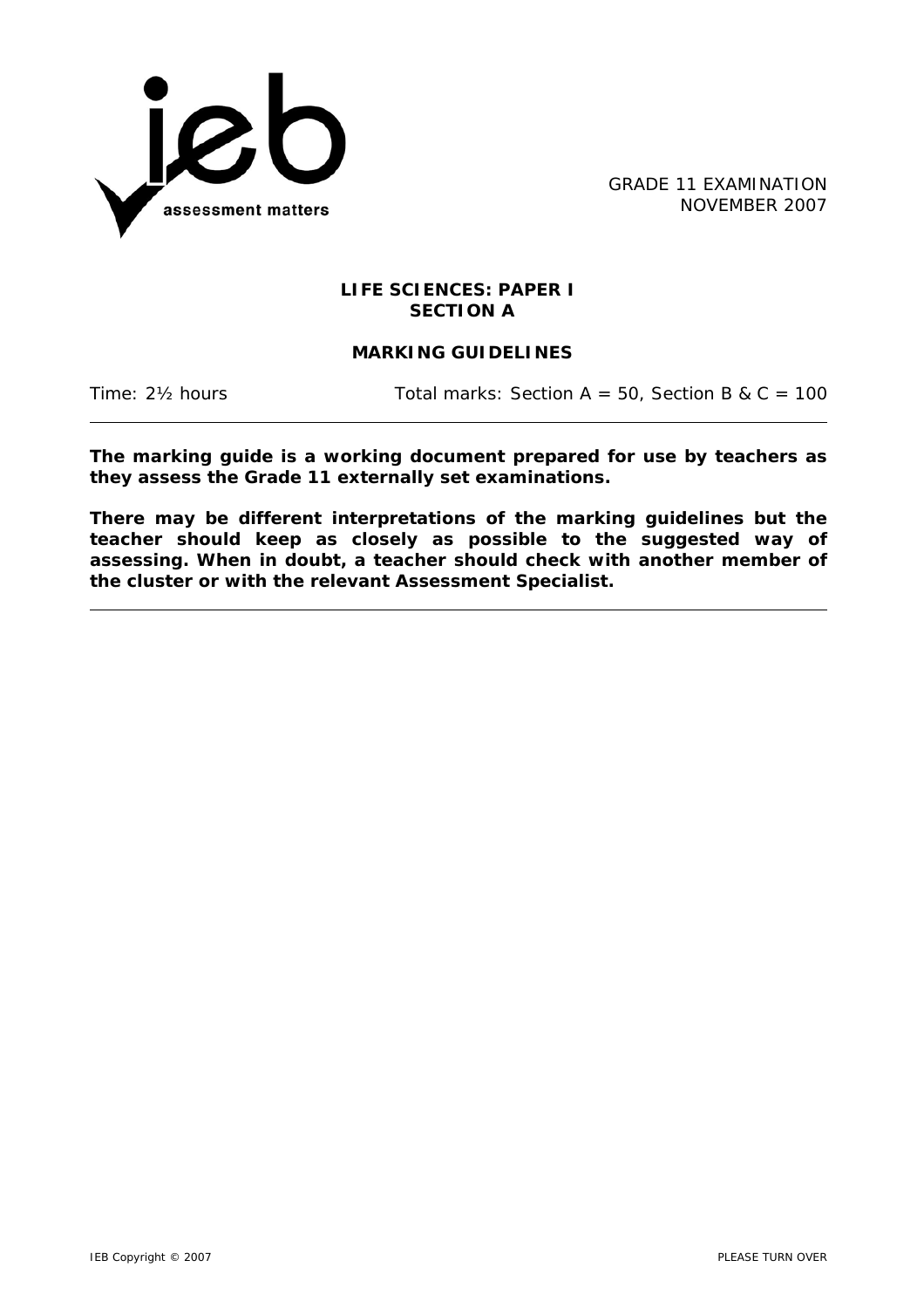### **SECTION A**

Answer the questions from this section in this booklet. Place this booklet inside the Answer Book in which you answer Section B and C.

# **QUESTION 1**

1.1 Select the **term** in the right column which best matches the **description** in the left column. Write the letter of the term in the corresponding space provided between the brackets. Use each letter only once.

### **DESCRIPTION TERM**

| [J]                 | A description of a hormone.                                              | A  | Endocrine gland               |
|---------------------|--------------------------------------------------------------------------|----|-------------------------------|
| [H]                 | This condition is caused by an oversecretion of growth<br>hormone.       | B  | Oestrogen                     |
| [ F ]               | This gland is situated beneath the brain.                                | С  | Testosterone                  |
| [E]                 | This hormone is associated with the 'fight or flight'<br>response.       | D  | Exocrine gland                |
| [B]                 | This hormone is produced by the ovary.                                   | E. | Adrenalin                     |
| $\lceil C \rceil$   | This hormone controls the production of sperm.                           | F  | Pituitary                     |
| $\lceil$ 1 1        | A swelling caused by an over or under secretion of the<br>thyroid gland. | G  | Pancreas                      |
| $\lceil$ G $\rceil$ | This organ contains exocrine and endocrine parts.                        | H  | Giantism                      |
| $\vert$ A $\vert$   | This type of gland secretes hormones into the blood<br>stream.           | I  | Goitre                        |
| ID I                | This type of gland secretes into a duct.                                 | J  | Chemical<br>messenger<br>10 I |

1.2 Five multiple choice questions about transport in plants are given below. Choose the most correct alternative in each question and write its letter in the space provided in the table.

| Question | ົ່<br><u>.</u> |     | ⌒<br>ن. ∠. ا | . <u>.</u> . | ن . د |
|----------|----------------|-----|--------------|--------------|-------|
| Answer   |                | . . | Л,           |              |       |

- 1.2.1 Water and dissolved substances from the soil, and the solution of nutrients produced by leaves, are carried in ...
	- A the same cells.
	- B the same direction.
	- C different cells.
	- D leaf cells only.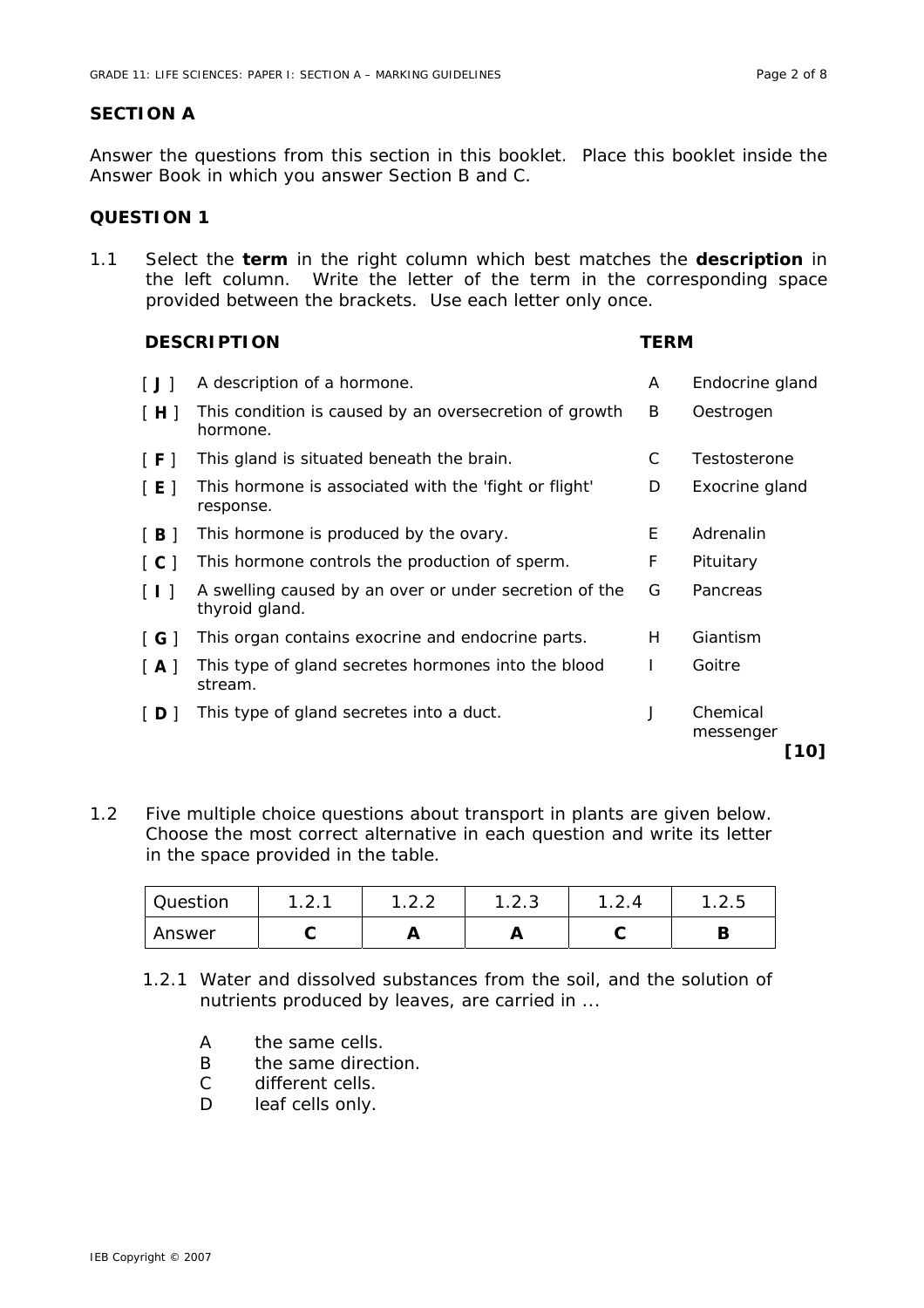#### 1.2.2 Phloem tissue is ...

- A found in vascular bundles.
- B made up entirely of non-living cells.
- C a tissue which only conducts nutrients by diffusion.
- D found in leaves only.
- 1.2.3 Refer to the digram below in order to answer this question.



[Adapted from *New Higher Biology; Multiple Choice and Matching*; J Torrance]

The diagram above shows a type of plant cell. Compared with this cell, a mature xylem vessel would possess ...

- A 1 only.
- B 1 and 2 only.
- $C = 1$ , 2 and 3 only.
- D 1, 2, 3 and 4.
- 1.2.4 Which of the following are **both** structurally suited to perform the functions of water transport and support in a plant?
	- A sieve tube and companion cell
	- B xylem vessel and companion cell
	- C tracheid and xylem vessel
	- D sieve tube and tracheid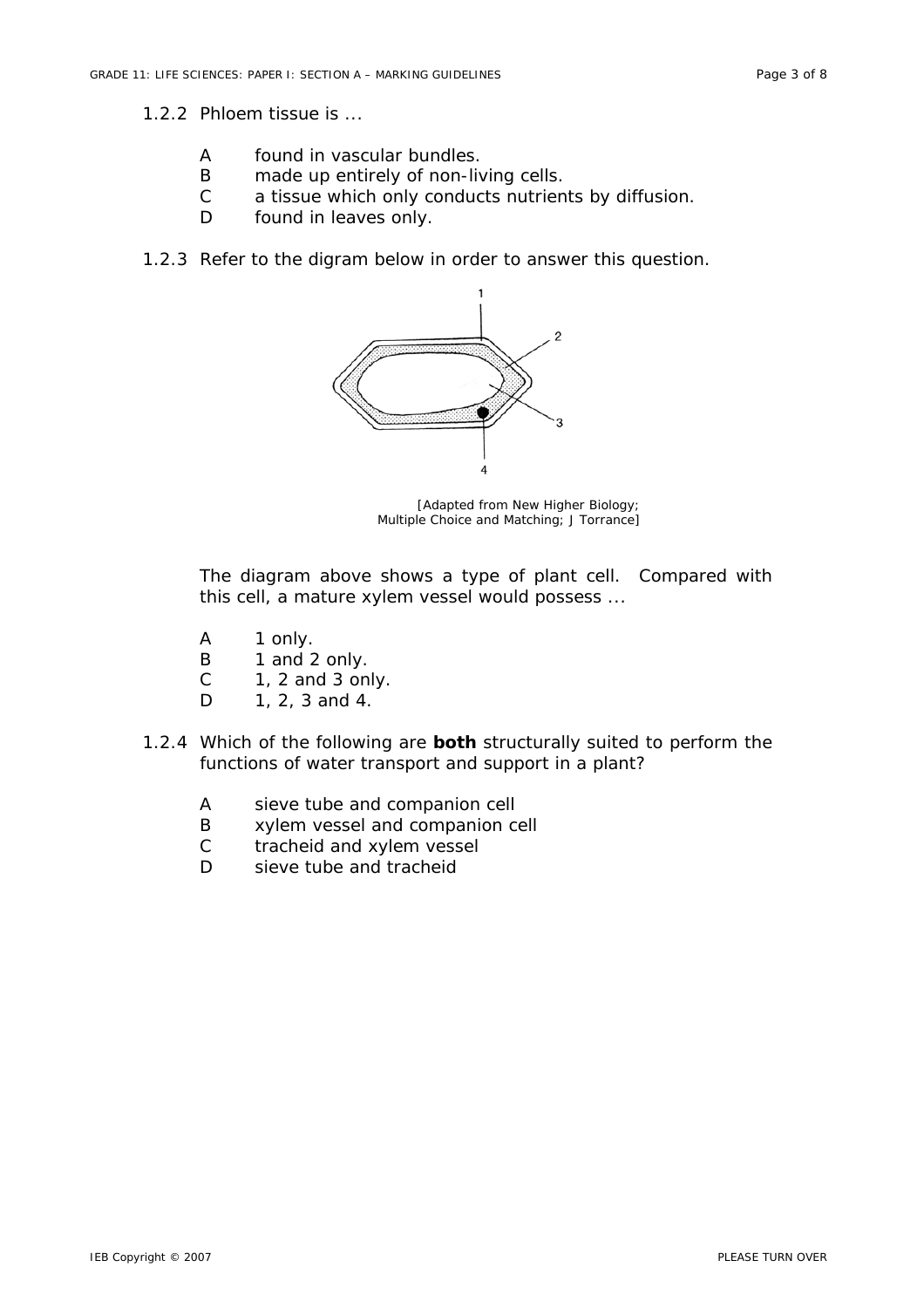1.2.5 Refer to the following diagram to answer the following question.

Diagram below shows a vascular bundle from the stem of a Sunflower plant



Which combination indicates the correct conducting tissues found in this vascular bundle?

- A 1 is xylem and 3 is phloem
- B 2 is phloem and 3 is xylem
- C 4 is xylem and 3 is phloem
- D 2 is xylem and 3 is phloem

#### **[10]**

1.3 The diagrams below illustrate aspects of transport in plants and insects. The insect shown at A is an aphid. It pierces the plant stem and sucks out fluid. The diagram at B shows the cut–off mouthparts of this insect with drops of fluid oozing from it.



1.3.1 Name the part of a plant where the 'phloem contents' fluid is made.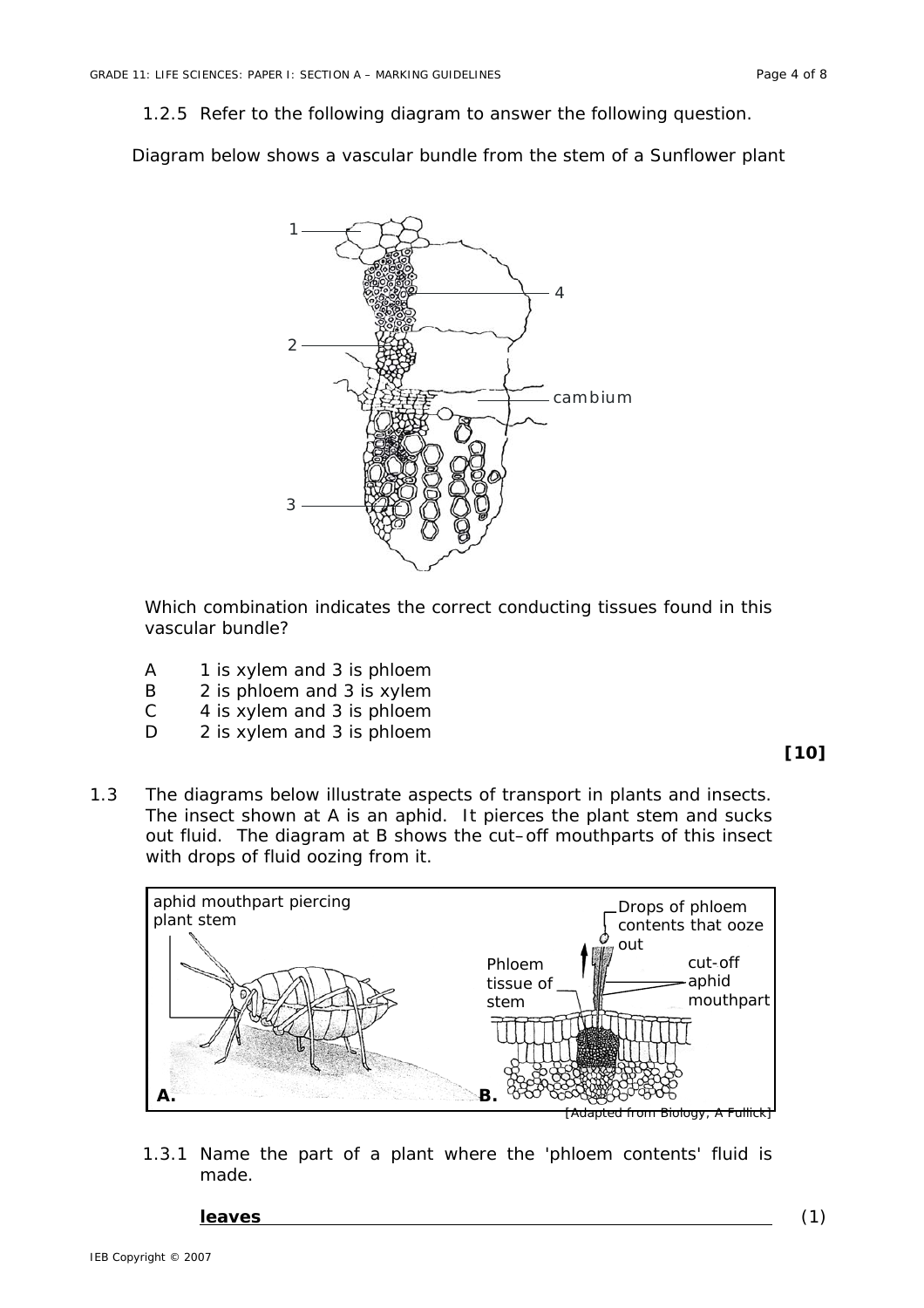1.3.2 A peach farmer wants to carry out an experiment using aphids to help him sample the contents of the phloem in his peach trees. This may help him to grow peaches that are very sweet. This investigation can be written up by using the scientific method. The hypothesis is given to you. Provide a suitable aim and possible method for this investigation.

**Hypothesis:** The more sugar in the phloem, the sweeter are the peaches.

```
Aim: 
To investigate the relationship between sugar in the
```
**phloem and sweetness in peaches** 9

**Method:** 

1. **Place many aphids onto a peach tree and after they have** 

**attached remove the animals and cut off the mouthparts** 9

2. **When fluid starts to be released from the mouthparts, collect** 9

**this and analyse it for sugar content** 9

3. **Collect the peaches and compare the sugar content of the** 

peaches and the content of the fluid collected from the stem  $\checkmark$  (5)

1.3.3 The following graph illustrates the relationship between two types of medical procedures and heart attack deaths from an article in *The National Geographic*, February 2007. Use this to answer the questions which follow.

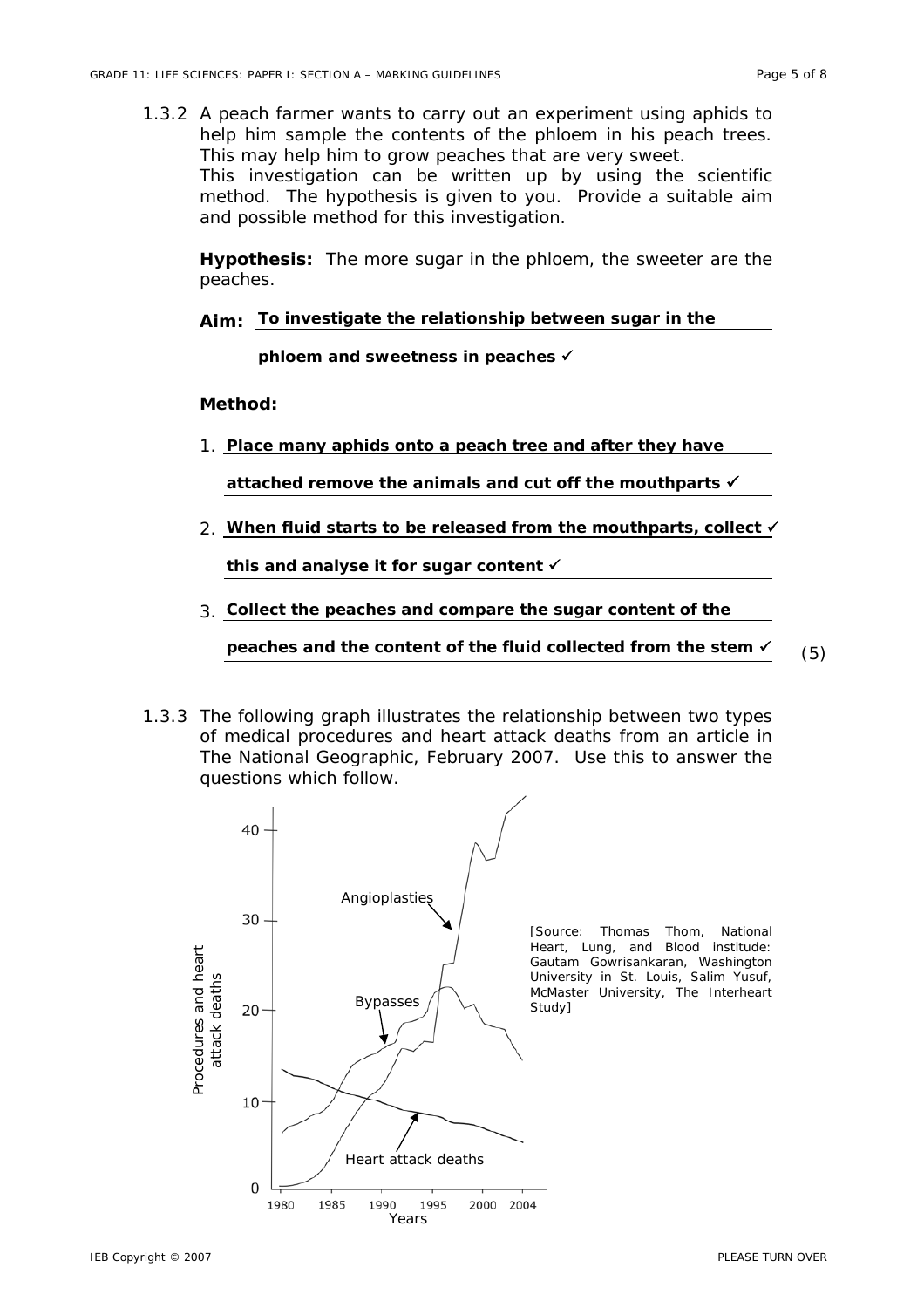- Angioplasties are medical procedures which do not involve complicated surgery and which increase blood flow through blocked blood vessels.
- By-passes are complicated surgical procedures which are used for the same purpose.
- (a) Which of these two procedures has become more common in recent years?

| Angioplasties √                                                                                                                                 |
|-------------------------------------------------------------------------------------------------------------------------------------------------|
| Describe the relationship between Angioplasties and By-<br>passes since 1996.                                                                   |
| As the angioplasties have increased $\checkmark$ so bypasses have                                                                               |
| decreased √                                                                                                                                     |
| In which year did Angioplasties start to be performed?                                                                                          |
| 1980                                                                                                                                            |
| Both these procedures are expensive. Do you think the<br>money spent on these modern procedures is justified?<br>Give a reason for your answer. |
| Yes, heart attack deaths have decreased and this saving of                                                                                      |
| lives must be worth the money spent.                                                                                                            |
|                                                                                                                                                 |

1.4 Complete the following table to compare the nervous and endocrine systems. Put a **tick** in each correct box for the features shown.

| Feature                                                                                   | <b>Nervous</b><br>system | Endocrine<br>system |
|-------------------------------------------------------------------------------------------|--------------------------|---------------------|
| Usually have longer lasting effects                                                       |                          |                     |
| The faster coordination system                                                            |                          |                     |
| Charged particles, e.g. potassium and sodium, involved in<br>the transmission of impulses |                          |                     |
| Cells communicate by substances in the blood plasma                                       |                          |                     |
| Contains the autonomic system                                                             |                          |                     |
|                                                                                           |                          | רכז                 |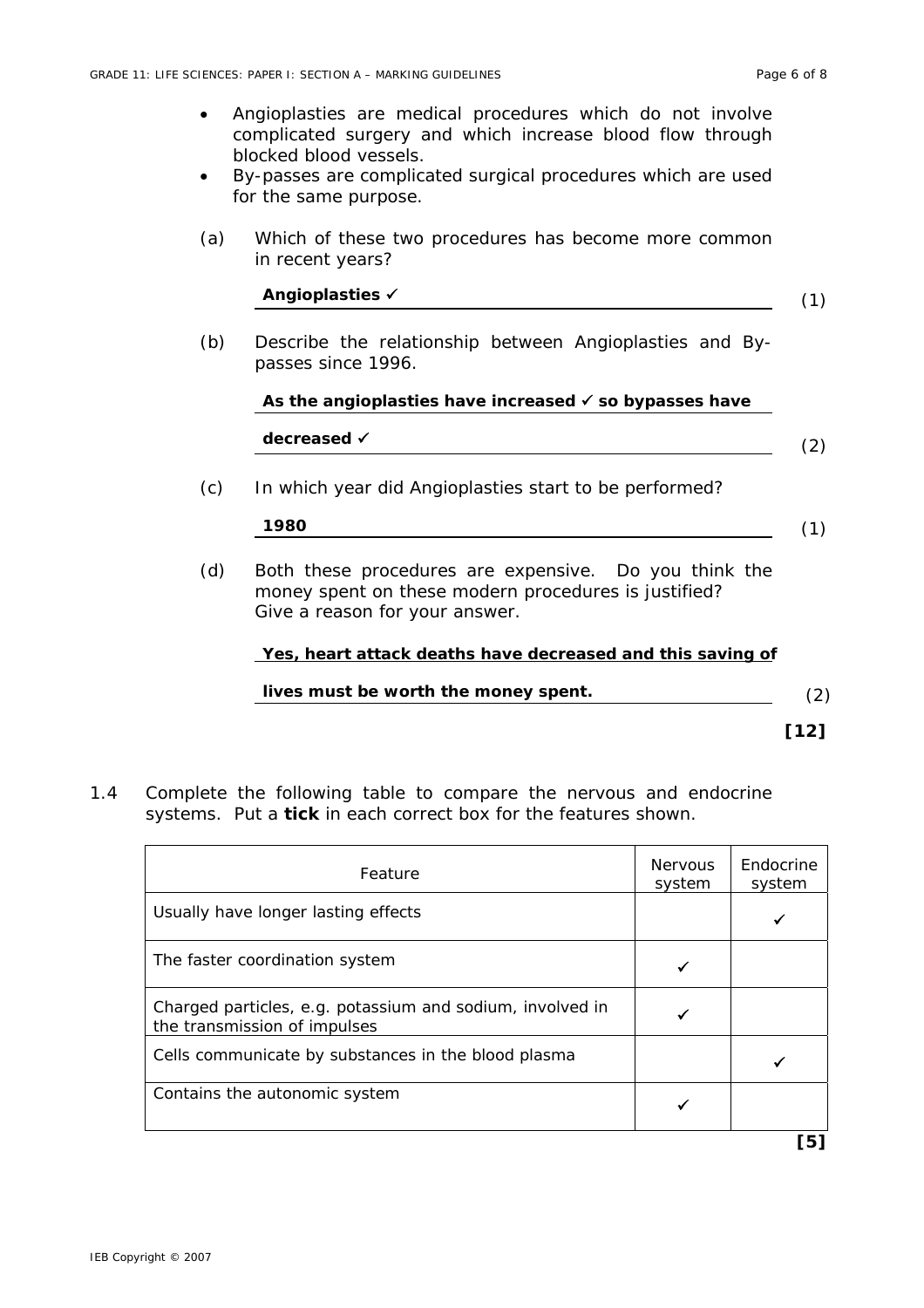#### 1.5 Observe these diagrams of a section through the thyroid gland.



Using the information given above and your own knowledge complete the following flow diagram.